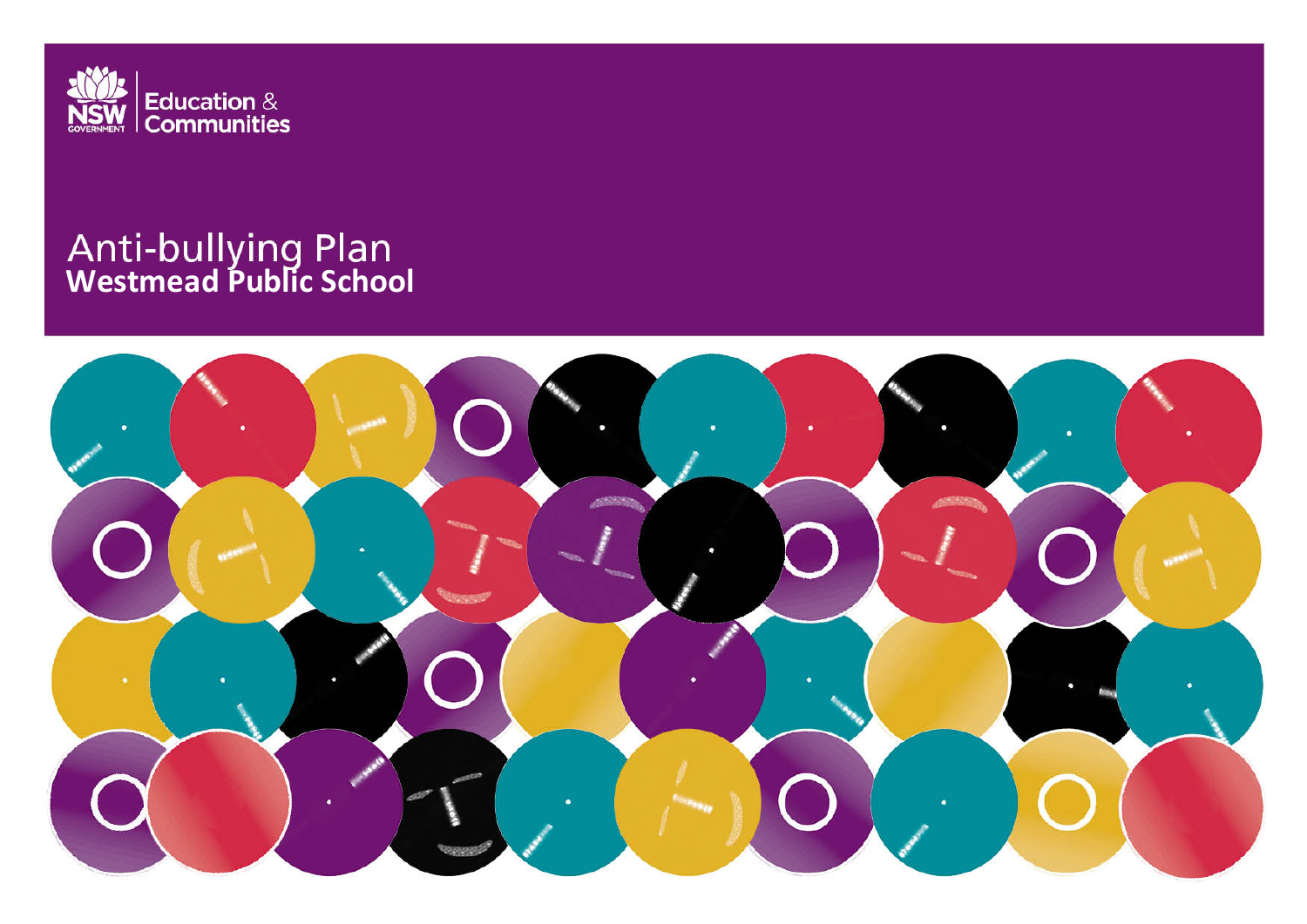

# **Bullying:** Preventing and Responding to Student Bullying in Schools Policy (2011)

The NSW Department of Education and Communities rejects all forms of bullying. No student, employee, parent, caregiver or community member should experience bullying within the learning or working environments of the Department.

# **Bullying**

**Bullying is repeated** verbal, physical, social or psychological behaviour that is harmful and involves the misuse of power by an individual or group towards one or more persons. Cyber bullying refers to bullying through information and communication technologies.

**Bullving can involve** humiliation, domination, intimidation, victimisation and all forms of harassment including that based on sex, race, disability, homosexuality or transgender. Bullying of any form or for any reason can have long term effects on those involved including bystanders.

**Conflict or fights between** equals or single incidents are not defined as bullying.

Bullying behaviour can be:

- verbal eg name calling, teasing, abuse, putdowns, sarcasm, insults, threats
- physical eq hitting, punching, kicking, scratching, tripping, spitting
- social eq ignoring, excluding, ostracising, alienating, making inappropriate gestures
- psychological eq spreading rumours, dirty looks, hiding or damaging possessions, malicious SMS and email messages, inappropriate use of camera phones.

The term "bullying" has a specific meaning. The school's Anti-bullying Plan sets out the processes for preventing and responding to student bullying. The school has a range of policies and practices, including welfare and discipline policies that apply to student behaviour generally.

Schools exist in a society where incidents of bullying behaviour may occur. Preventing and responding to bullying behaviour in learning and working environments is a shared responsibility of all departmental staff, students, parents, caregivers and members of the wider school community.

# School staff have a responsibility to:

- respect and support students
- nodel and promote appropriate behaviour
- have knowledge of school and departmental policies relating to bullying behaviour
- respond in a timely manner to incidents of bullying according to the school's Anti-bullying Plan.

In addition, teachers have a responsibility to:

provide curriculum and pedagogy that supports students to develop an understanding of bullying and its impact on individuals and the broader community.

**Students** have a responsibility to:

- behave appropriately, respecting individual differences and diversity
- behave as responsible digital citizens
- follow the school Anti-bullying Plan
- behave as responsible bystanders
- report incidents of bullying according to their school Anti-bullying Plan.

Parents and caregivers have a responsibility  $to$ .

- support their children to become responsible citizens and to develop responsible online behaviour
- be aware of the school Anti-bullying Plan and assist their children in understanding bullying behaviour
- support their children in developing positive responses to incidents of bullying consistent with the school Anti-bullying Plan
- report incidents of school related bullying behaviour to the school
- vork collaboratively with the school to resolve incidents of bullying when they occur.

All members of the school community have a responsibility to:

- model and promote positive relationships that respect and accept individual differences and diversity within the school community
- support the school's Anti-bullying Plan through words and actions
- vork collaboratively with the school to resolve incidents of bullying when they occur.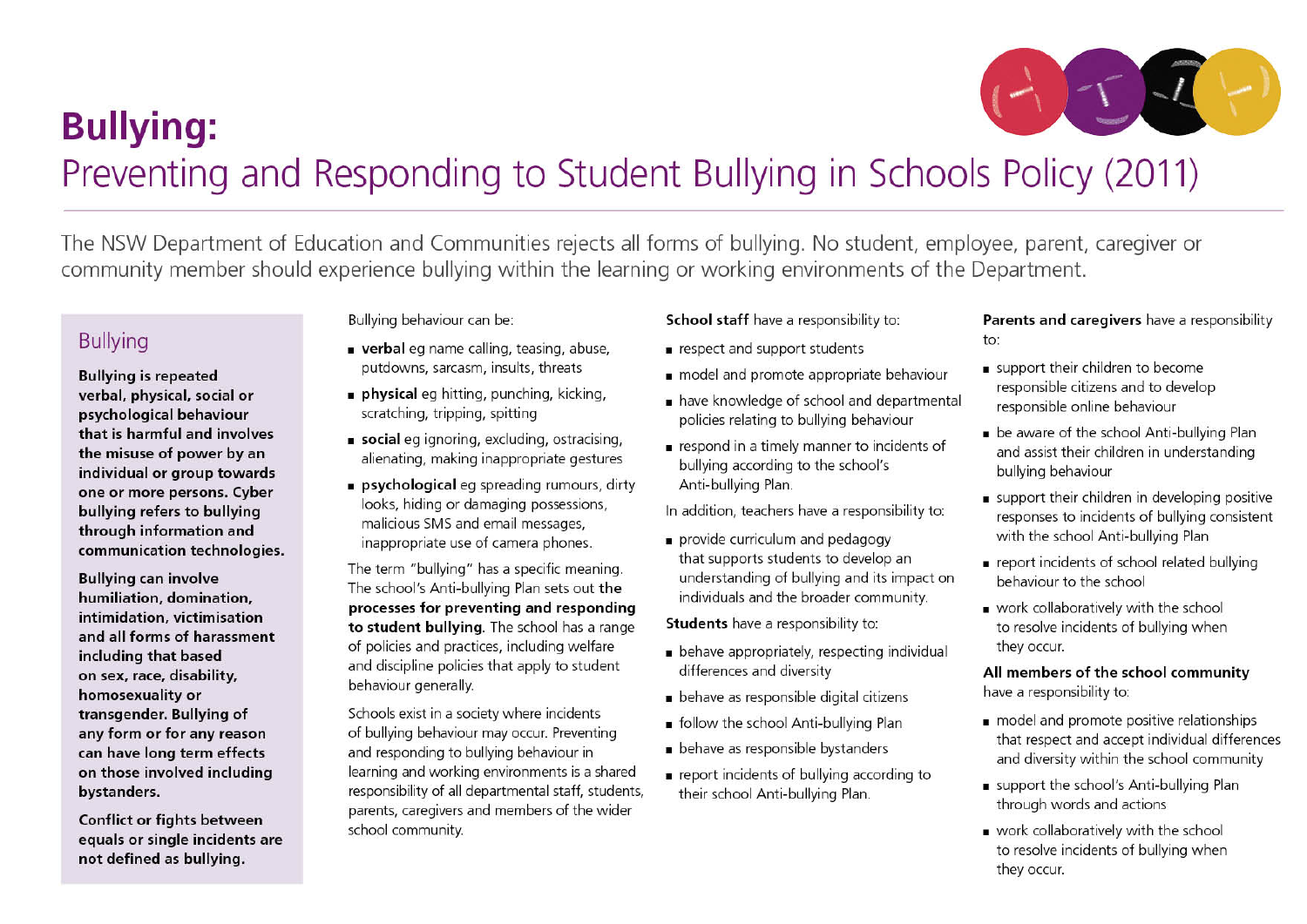# Our School Anti-Bullying Plan

This plan outlines the processes for preventing and responding to student bullying in our school and reflects the *Bullying: Preventing and Responding to Student Bullying in*  **Schools Policy** of the New South Wales Department of Education and Communities.

The Westmead Public School Anti-Bullying Plan has been developed and reviewed (2016) in consultation with staff, parents, students, and the wider community. It has been an important policy over a number of years and has been continually refined to meet the current expectations and needs of the whole school community in line with DEC requirements and procedures. The Westmead School Community is supportive of this plan.

The Plan is evaluated on an ongoing basis and reviewed formally every two years by the Positive Behaviour for Learning team (PBL)/ well-being team. The Plan is presented to staff and parent community annually. It is available on the school website and placed on notice boards around the school. Class teacher to maintain a record of student behaviour for future reference.

# Statement of purpose

At Westmead Public School we believe that all students have the right to spend the school day free from the fear of bullying, harassment and anti-social behavior in a secure, ordered and supportive environment.

#### Further:

- students have the right to feel safe, happy and self-empowered in their learning environment.
- everyone has the right to an education and needs to take responsibility for their learning and behaviour.
- each student has the right to expect that procedures for code of behaviour (both positive and negative) will be followed in a consistent and equitable manner.
- our school should be a clean, safe and happy place.
- strong links between home and school are beneficial for students.

# **Protection**

# **Our school community does not tolerate bullying including cyberbullying.**

The victim feels intimidated, hurt, excluded and/or uncomfortable.

Bullying incidents may include, but are not limited to:

- verbal name calling, putdowns, threats, sarcasm
- physical hit, tripped, poked, kicked, belongings damaged/ stolen
- social exclusion, ignored, alienating, ostracising, groups targeting individuals or other groups
- psychological spreading rumours, negative SMS and emails
- cyberbullying the use of information and communication technologies to support repeated and deliberate hostile behavior intended to harm others. Cyberbullying includes – flaming, harassing and threatening messages, denigration, impersonation, outing or trickery, putting setup images/videos, ostracism, and sexting.
	- **o** Social media sites like Facebook, Twitter, YouTube, Flickr and others are very new. The words, images, sounds or virtual actions that occur in these sites can be public to the 'whole world'. What students do online may harm others and have consequences in the real world.
	- **o** *The School Discipline Policy may apply outside of school hours and off school premises where there is a clear and close connection between the school and the conduct of students.*

Westmead PS will respond to incidents of bullying in a timely and sensitive manner ensuring that the well-being of all individuals involved will be addressed. The whole school community has a part to play in managing bullying behaviours.

# **School staff**

School staff have a responsibility to:

- respect and support students
- model and promote appropriate behaviour
- have knowledge of school and departmental policies relating to bullying behaviour

# **School Anti-bullying Plan – NSW Department of Education and Communities**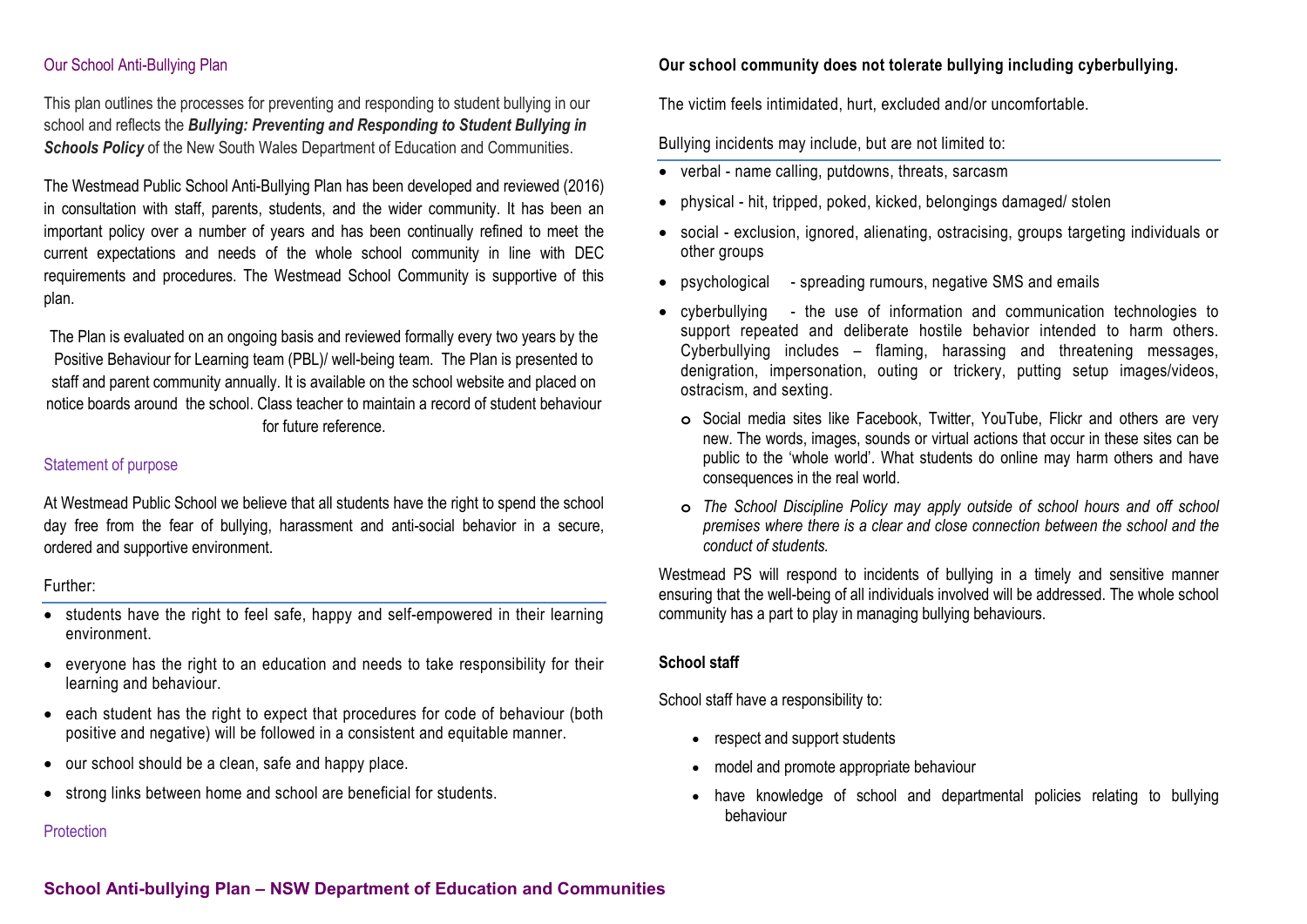• respond to incidents or allegations of bullying.

In addition, teachers have a responsibility to:

• provide curriculum and pedagogy that supports students to develop an understanding of bullying and its impact on individuals and the broader community, including Cyberbullying.

# **Students**

Students have a responsibility to:

- behave appropriately, respecting individual differences and diversity
- behave as responsible digital citizens
- follow the school Anti-bullying Plan
- behave as responsible bystanders
- report incidents of bullying according to their school Anti-bullying Plan.

# **Parents and caregivers**

Parents and caregivers have a responsibility to:

- support their children to become responsible citizens and to develop responsible on-line behaviour
- be aware of the school Anti-bullying Plan and assist their children in understanding bullying behaviour
- support their children in developing positive responses to incidents of bullying consistent with the school Anti-bullying Plan
- report incidents of school related bullying behaviour to the school
- work collaboratively with the school to resolve incidents of bullying when they occur.

# **The school community**

All members of the school community have the responsibility to:

- model and promote positive relationships that respect and accept individual differences and diversity within the school community
- support the school's Anti-bullying Plan through words and actions
- work collaboratively with the school to resolve incidents of bullying when they occur.

**All members of the school community - staff, students, parents/caregivers, and visitors should model behavior and positive relationships that respect, accept, and promote individual difference and diversity.**

Further, engaging with and teaching the whole school community strategies to maintain a positive climate of respectful relationships is a key component of Westmead Public School's PBL approach.

These include:

- Implementing fair and transparent behavior management measures and effective teaching/ learning techniques, in line with the DEC Code of Conduct.
- Implementation of the K-6 Student Welfare Policy including rewards and consequences.
- Explicit teaching of the Bounce Back program to support the development strong social skills and resilience in grade programs.
- Discussion of the school rules:

*Be Safe Be Responsible Be Respectful Be A Learner*

rewards and consequences. It also allows classroom rules and behaviour expectations to be negotiated with students.

- Teaching of social skills and the development of interpersonal relationships and self-esteem through units of work in PD/H/PE.
- An active Student Representative Council (SRC) which gathers opinions, ideas, attitudes and concerns from the student community.
- Stage 3 camp which provides students with opportunities to develop social skills.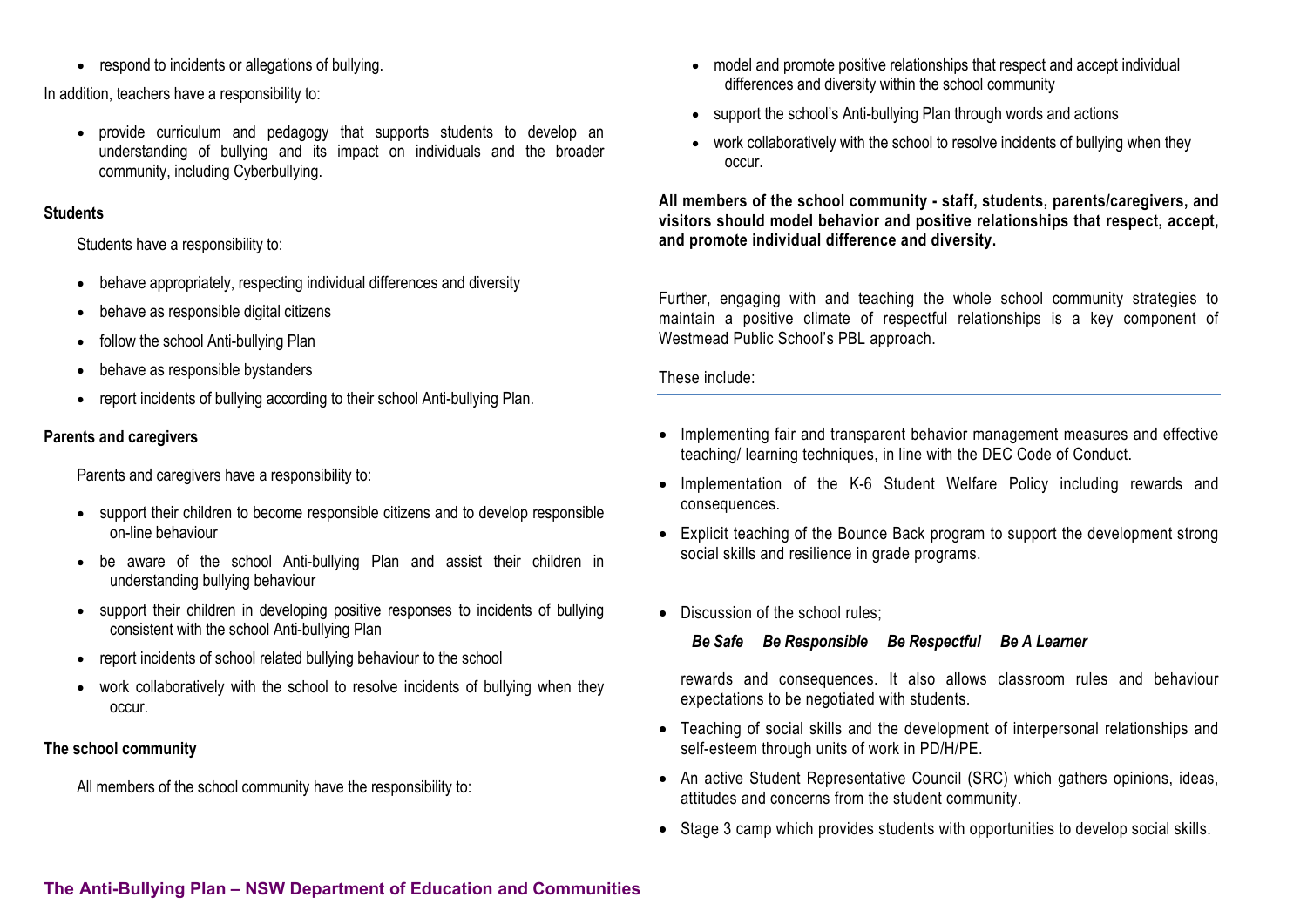- Implementation of specific behaviour management and social skills programs to meet individual student needs. These are negotiated with the student, teacher, supervisor, other support staff and parents.
- Emphasis on protective strategies through Child Protection lessons which also incorporates responsible ICT use and strategies to address instances of Cyberbullying.
- Commitment to improving student welfare through initiatives of the PBL Committee.

# **Prevention**

Westmead Public School is committed to maintaining a school climate where Bullying and Cyberbullying is less likely to take place, and students feel comfortable reporting it.

The inclusion of anti-bullying programs and resilience strategies such as Bounce Back, support the prevention of bullying behaviours and promote respectful relationships in a school environment that is fair and consistent.

Cyberbullying is prevented by ensuring that students are taught to be Responsible Digital Citizens. The message of appropriate use of technology is embedded in all curriculum areas and is reflected in the BYOD Policy (Bring Your Own Device).

School policies and procedures around students with anaphylaxis and other complex medical conditions are designed to ensure all staff are suitably informed of students' needs and to ensure that any students with medical conditions are not disadvantaged or stigmatized in any way. As an example, students at WPS with anaphylaxis do not wear different colour hats or any item that distinguishes them from their peers in the playground as a strategy to minimise the risk of students being bullied.

If students are concerned about whether their conduct, or that of others that you know or have seen online, may harm others - even by mistake - they are to talk to their parents or a teacher about it.

Students will also receive regular updates from SRC members and Executive staff in Stage Assemblies, morning assemblies, and in classes.

# Early Intervention

The following strategies are some interventions that the school and Learning Support Team may implement when they are suitable for the particular circumstances of bullying. These will vary from case to case where:

**School Anti-bullying Plan – NSW Department of Education and Communities** 

- 1. Students who are identified as being at risk of developing long-term difficulties with social relationships:
- 2. Students who are identified at or after enrolment as having previously:
	- I. experienced bullying
	- II. engaged in bullying behavior

# Strategies:

- LST intervention
- Social skills groups
- Peer buddying
- **School Counsellor Intervention**
- Restorative Justice
- **Mediation**
- Bystander Training

# Response

The following flowchart demonstrates how to respond appropriately to incidents of bullying or bullying behavior: